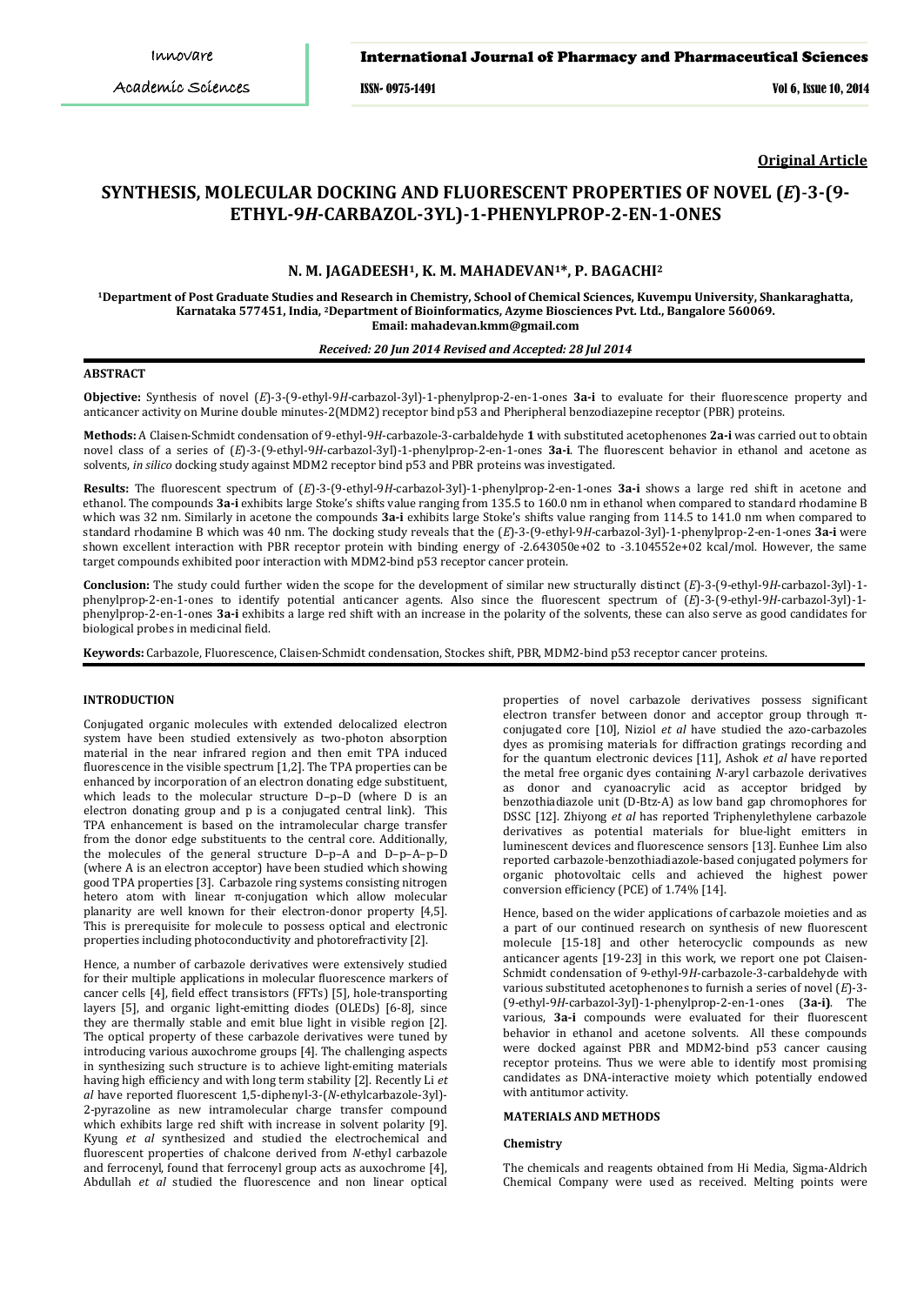uncorrected, determined in open capillary. Purity of the compounds was checked by TLC on silica gel and compounds were purified by using column chromatography. <sup>1</sup>H NMR and <sup>13</sup>C NMR spectra were recorded on a Bruker supercon FT NMR (400 MHz) spectrometer in CDCl3 or DMSO-*d6* and TMS as an internal standard. The chemical shifts are expressed in *δ* units. Mass spectra were recorded on a JEOL SX 102/DA-6000 (10 kV) FAB mass spectrometer.

## **Typical procedure for the synthesis of (***E***)-3-(9-3thyl-9***H***carbazol-3-yl)-1-phenylprop-2-en-1-one (3a)**

The mole equivalent of 9-Ethyl-3-carbazolecarboxaldehyde 0.5 g (0.002 mol) and acetophenone 0.24 g (0.002 mol) was taken in a round bottom flask containing EtOH solvent added with NaOH (0.12 g, 2N 1.5 ml) as catalyst. The whole reaction mixture was stirred under room temperature for an appropriate time. After the completion of the reaction as indicated by TLC, the reaction mixture was poured into water (100 mL), acidified with dilute HCl and extracted with EtOAc (10x2 mL). The combined organic layer was dried over anhydrous Na2SO4 and evaporated under reduced pressure to get crude solid. The crude product was purified by column chromatography with silica gel (60-120 mesh, petroleum ether: ethyl acetate, 8:2 v/v) furnished the analytically pure compound **3a**, yield **94**%. Similarly all other derivatives **3b-i** were obtained.

## **Spectral data**

#### **(***E***)-3-(9-ethyl-9***H***-carbazol-3yl)-1-phenylprop-2-en-1-one (3a)**

1H NMR (400 MHz, CDCl3) *δ*: 8.39(d, *J*=1.6, 1H), 8.15(d, *J*=7.6Hz, 1H), 8.25-8.15(m, 2H), 8.07(d, *J*=15.6 Hz, 1H), 7.99(d, *J1*=1.2, *J2*=7.6 Hz, 1H), 7.82-7.79(m, 1H), 7.52(d, *J*=15.6 Hz, 1H), 7.45-7.30(m, 6H), 7.19-7.04(m, 1H), 4.40(q, *J*= 7.2 Hz, 2H), 1.47(t, *J*=7.2 Hz, 3H). 13C NMR (100 MHz, CDCl3) *δ* =188.9, 147.9, 131.4, 131.0, 130.8, 127.6, 127.1, 126.8, 124.5, 124.0, 121.6, 120.9, 119.3, 118.4, 115.4, 108.9, 37.4, 14.2. MS:  $m/z = 326.0(M+1)$ , 327.0(M+2).

### **(***E***)-3-(9-ethyl-9***H***-carbazol-3-yl)-1-(4-fluorophenyl)prop-2-en-1-one (3b)**

<sup>1</sup>H NMR (400 MHz, CDCl<sub>3</sub>)  $\delta$ : 8.39(s, 1H), 8.16-8.09(m, 3H), 8.06(d, *J*=15.6 Hz, 1H), 7.80(d, *J*= 8.4 Hz, 1H), 7.56(d, *J*=16.0 Hz, 1H), 7.52- 7.42(m, 3H), 7.29(s, 1H), 7.21(d, *J*=8.4 Hz, 2H), 4.40(q, *J*= 7.2 Hz, 2H), 1.47(t, *J*= 7.2 Hz, 3H). 13C NMR (100 MHz, CDCl3) *δ* =189.1, 146.9, 131.1, 131.0, 130.9, 126.5, 125.9, 123.6, 122.9, 121.8, 120.8, 119.9, 118.8, 118.6, 115.8, 115.6, 109.0, 37.9, 14.0. MS: m/z = 344.2(M+1), 345.2(M+2).

## **(***E***)-1-(4-chlorophenyl)-3-(9-ethyl-9***H***-carbazol-3yl)prop-2-en-1-one (3c)**

1H NMR (400 MHz, CDCl3) *δ*: 8.38(d, *J*=1.6 Hz, 1H), 8.14(d, *J*=7.6 Hz,1H), 8.06(d, *J*=15.6 Hz, 1H), 7.94(d, *J*= 6.6 Hz, 2H), 7.79(dd, *J1*= 1.6, *J2*=8.4 Hz, 1H), 7.66(d, 6.8 Hz, 2H), 7.53(d, *J*=15.6 Hz, 1H), 7.50- 7.42(m, 3H), 7.31-7.28(m, 1H), 4.39(q, *J*=7.2 Hz, 2H), 1.46(t, *J*=7.2 Hz, 3H). 13C NMR (100 MHz, CDCl3) *δ* = 190.2, 147.6, 138.0, 132.2, 130.4, 126.8, 121.1, 120.2, 119.4, 118.9, 118.4, 114.8, 109.4, 37.8, 14.3. MS:  $m/z = 360.5(M+1)$ .

## **(***E***)-1-(4-bromophenyl)-3-(9-ethyl-9***H***-carbazol-3-yl)prop-2-en-1-one** (**3d)**

1H NMR (400 MHz, CDCl3) *δ*: 8.38(d, *J*=1.6 Hz, 1H), 8.14(d, *J*= 8.0Hz, 1H), 8.06(d, *J*=15.6 Hz, 1H), 8.01(d, *J*=6.8 Hz 2H), 7.79(dd, *J1=*1.6, *J2*=8.4 Hz, 1H), 7.54(d, *J*=15.6 Hz, 1H), 7.51-7.48(m, 3H), 7.45- 7.41(m, 2H), 7.31-7.28(m, 1H), 4.39(q, *J*=7.2 Hz,2H), 1.46(t, *J*=7.6 Hz, 3H). MS:  $m/z = 404.4(M+)$ .

#### **(***E***)-3-(9-ethyl-9***H***-carbazol-3-yl)-1-(4-methoxyphenyl)prop-2 en-1-one (3e)**

1H NMR (400 MHz, CDCl3) *δ*: 8.38(d, *J*=1.6 Hz, 1H), 8.15(d, *J*=7.6 Hz,1H), 8.10(d, *J*=9.2 Hz, 2H), 8.05(d, *J*=15.6 Hz, 1H), 7.79(dd, *J1=*1.6, *J2*=8.4 Hz, 1H), 7.61(d, *J*=15.6 Hz, 1H), 7.53-7.49(m, 1H), 7.44- 7.41(m, 2H), 7.31-7.26(m, 1H), 7.00(d, *J*=9.2Hz, 1 H), 4.39(q, *J*=7.2 Hz, 2H), 3.90(s, 3H), 1.47(t, *J*= 7.6 Hz, 3H). 13C NMR (100 MHz, CDCl3) *δ* =163.6, 146.1, 141.8, 132.1, 131.1, 126.7, 126.5, 124.0, 121.9,

121.1, 120.1, 119.3, 114.2, 109.3, 55.9, 38.2, 14.3. MS: m/z = 356.5(M+1), 357.6(M+2).

#### **(***E***)-1-(4-ethoxyphenyl)-3-(9-ethyl-9***H***-carbazol-3yl)prop-2-en-1-one (3f)**

1H NMR (400 MHz, CDCl3) *δ*: 8.38(d, *J*=1.2 Hz, H), 8.15(d, *J*= 7.6 Hz, 1H), 8.09(d, *J*=8.8 Hz, 2H), 8.05(d, *J*=15.6 Hz, 1H), 7.79(dd, *J1=*1.6, *J2*=8.4 Hz, 1H), 7.61(d, *J*=15.6 Hz, 1H), 7.53-7.49(m, 1H), 7.44- 7.41(m, 2H), 7.29(s, 1H), 6.99(d, *J*=8 Hz, 2H), 4.39(q, *J*=7.2 Hz, 2H), 4.13(q, *J*=7.2 Hz, 2H), 1.47(t, *J*=7.2 Hz, 6H). 13C NMR (100 MHz, CDCl3) *δ* =189.4, 147.2, 137.9, 131.2, 129.0, 127.3, 125.9, 124.4, 122.9, 120.9, 120.1, 118.4, 109.5, 60.4, 44.9, 38.0, 14.4. MS: m/z =370.6(M+1), 371.6(M+2).

## **(***E***)-3-(9-ethyl-9***H***-carbazol-3-yl)-1-(3-methoxyphenyl)prop-2 en-1-one** (**3g)**

1H NMR (400 MHz, CDCl3) *δ*: 8.39(d, *J*=1.2 Hz, 1H), 8.15(d, *J*=8.0 Hz, 1H), 8.06(d, *J*=15.6 Hz, 1H), 7.80(dd, *J1=*1.2, *J2*=8.4 Hz, 1H), 7.66(d, *J*= 7.6 Hz, 1H), 7.57(d, *J*=15.6 Hz, 1H), 7.45-7.42(m, 5H), 7.31-7.27(m, 1H), 7.14(dd, *J1=*2.4, *J2*=7.6 Hz, 1H), 4.40(q, *J*=7.2 Hz, 2H), 3.91(s, 3H), 1.46(t,  $I = 7.2$  Hz, 3H). <sup>13</sup>C NMR (100 MHz, CDCl<sub>3</sub>)  $\delta = 164.5, 147.1$ 142.3, 132.6, 131.0, 125.8, 125.0, 124.5, 121.3, 120.9, 120.1, 118.2, 114.7, 108.8, 55.3, 38.4, 14.1. MS: m/z =356.5(M+1), 357.6(M+2).

### **(***E***)-1-(4-ethoxyphenyl)-3-(9-ethyl-9***H***-carbazol-3-yl)prop-2-en-1-one** (**3h)**

1H NMR (400 MHz, CDCl3) *δ*: 8.39(d, *J*=1.2 Hz, 1H), 8.15(d, *J*=7.6 Hz, 1H), 8.07(d, *J*= 8.4 Hz, 2H), 8.06(d, *J*=15.6 Hz, 1H), 7.88(dd, *J1=*1.6, *J2*=8.4 Hz, 1H), 7.59(d, *J*=15.6 Hz, 1H), 7.57-49(m, 4H), 7.45-7.42(m, 2H), 7.31-7.27(m, 1H), 4.39(q, *J*=7.2 Hz, 2H), 4.14(q, *J*=7.2 Hz, 2H), 1.46(t, *J*= 7.2 Hz, 6H). <sup>13</sup>C NMR (100 MHz, CDCl<sub>3</sub>)  $\delta$  = 189.2, 147.5, 137.5, 130.3, 129.3, 126.8, 124.0, 122.2, 121.1, 120.2, 118.9, 109.4, 60.39, 44.1, 38.2, 14.3. MS: m/z = 369.9(M+), 370.6(M+1).

#### **(***E***)-1-(3-bromophenyl)-3-(9-ethyl-9***H***-carbazol-3-yl)prop-2-en-1-one** (**3i)**

1H NMR (400 MHz, CDCl3) *δ*: 8.39(d, *J*=1.2 Hz, 1H), 8.15(d, *J*=7.6 Hz, 1H), 8.07(d, *J*=8.4 Hz, 2H), 8.06(d, *J*=15.6 Hz, 1H), 7.88(dd, *J1=*1.6, *J2*=8.4 Hz, 1H), 7.59(d, *J*=15.6 Hz, 1H), 7.57-49(m, 4H), 7.45-7.42(m, <sup>13</sup>C NMR (100 MHz, CDCl<sub>3</sub>)  $\delta$  = 191.1, 147.0, 141.9, 140.9, 139.3, 132.8, 129.0, 128.9, 126.8, 126.3, 123.9, 123.3, 122.1, 121.1, 120.2, 119.5, 109.3, 38.2, 14.3. MS: m/z = 404.4(M+).

## *In silico* **molecular docking studies**

The crystal structure of MDM2 receptor bind p53 tumor suppressor protein (PDB ID: 1RV1) shows over expression in transcriptional inhibition and impairs the p53 function, this characteristic shows inhibition of further downstream pathways [25]. Another protein peripheral benzodiazepine receptor (PBR) (PDBID: 1EQ1) [26] helps translocation of cholesterol and porphyrin across the mitochondrial outer membrane and helps for steroid biosynthesis [27], cellular respiration [28], proliferation [29] and apoptosis [30].

The chemical structures of synthesized compounds were drawn using ChemDraw Ultra 8.0. The docking studies were performed using HEX 6.3 software. Hex is an interactive molecular graphics program for calculating and displaying feasible docking modes of pairs of protein and DNA molecules. Hex can also calculate proteinligand docking, assuming the ligand is rigid, and it can superpose pairs of molecules using only knowledge of their 3D shapes.

## **Fluorometric studies**

The fluorescence spectra was recorded on Hitachi, F-7000 spectrofluorometer, using different solvents such as ethanol and acetone at  $1 \times 10^{-6}$  M concentration (Figure. 1 and 4) and the related data were listed in table 6. The fluorescence spectra was recorded using excitation into the maximum of the longest wavelength absorption band program. Origin 6.1(Microsoft) was used for data plotting. The fluorescence of the solution was measured in a 1cm3 cuvette in the right angle arrangement.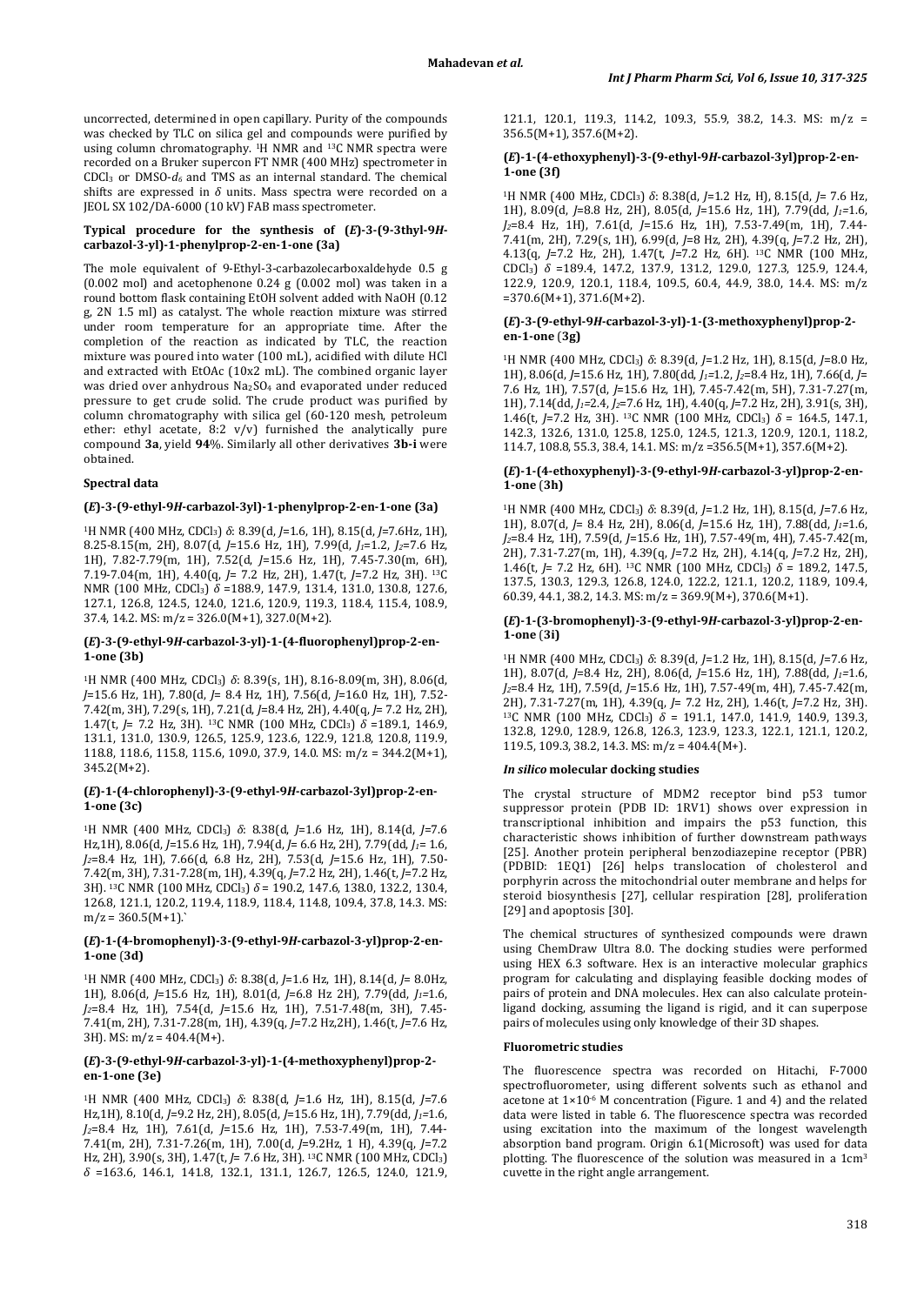## **RESULT AND DISCUSSION**

#### **Chemistry**

Claisen-Schmidt condensation is an important C-C bond forming reaction for the synthesis of 1, 3-diaryl-2-propen-1-ones (chalcones). We have prepared a series novel of 3-(9-ethyl-9*H*carbazol-3yl)-1-phenylprop-2-en-1-ones conveniently by one pot Claisen-Schmidt condensation of 9-ethyl-9*H*-carbazole-3carbaldehyde with various substituted acetophenones (Scheme 1**, 3a-i**). The synthesis of chalcones **3a-i** involves the single step and was carried out by using NaOH in EtOH.

The yields of the products were found to be good to excellent in a short span of time (Table 2). The entire  $(E)$ -3-(9-ethyl-9*H*-carbazol-3yl)-1-phenylprop-2-en-1-ones (3a-i) were subjected to 3yl)-1-phenylprop-2-en-1-ones physiochemical characterization and molecular docking study.



**Scheme 1: Synthesis of (***E***)-3-(9-ethyl-9***H***-carbazol-3yl)-1-phenylprop-2-en-1-ones (3a-i)**



**Scheme 2: Mechanism of Claisen-Schmidt condensation of 9-ethyl-9***H***-carbazole-3-carbaldehyde with acetophenone**



**Fig. 1: Structure of (***E***)-3-(9-ethyl-9***H***-carbazol-3-yl)-1-(4-methoxyphenyl) prop-2-en-1-one (3e)**

In 1H NMR spectrum of (*E*)-3-(9-ethyl-9*H*-carbazol-3-yl)-1-(4 methoxyphenyl) prop-2-en-1-one (**3e,** Figure 2) shows two enone proton  $(-CO_{(2)}-CH_{(3)}=CH_{(4)}-)$  shows one doublets at  $\delta$ : 7.59 corresponding to C-3 and another doublet at  $\delta$  8.05 corresponding to C-4 exhibit coupling constant *J=*15.6 Hz. Hence two enone protons were trans to each other. The C-19 aromatic proton doublet at *δ*: 8.38 due to meta coupling with C-6 aromatic proton (*J*=1.6 Hz),

Three proton (C-26, singlet) at *δ*: 3.90 indicates one O**Me** group, three proton (C-11, triplet) at *δ*: 1.47 shows presence of methyl group -CH2**CH3** and two proton (C-10, quatret) at *δ*: 4.39 shows methylene group -**CH2**CH3. Peaks for 11 aromatic protons were appeared in the expected region of δ 8.38-6.99. Hence, the numbers of protons were in accordance with the expected structure for compound **3e** (Table 1).

**Table 1: 1H NMR chemical shift and coupling constant values of (***E***)-3-(9-ethyl-9***H***-carbazol-3-yl)-1-(4-methoxyphenyl)prop-2-en-1-one (3e) recorded in CDCl3 at 400MHz.**

| <b>Node</b>      | $\delta$ -Value | Coupling constant  | No of proton | Comment                 |
|------------------|-----------------|--------------------|--------------|-------------------------|
| $C-3$            | 7.630-7.591     | 15.6 Hz            | 1H           | Doublet, Trans coupling |
| $C-4$            | 8.073-8.034     | 15.6 Hz            | 1H           | Doublet, Trans coupling |
| $C-22, C-24$     | 7.021-6.998     | 9.2 Hz             | 2H           | Doublet, Para pattern   |
| $C-21,C-25$      | 8.113-8.090     | $9.2$ Hz           | 2H           | Doublet, Para pattern   |
| $C-7$            | 8.160-8.141     | 7.6Hz              | 1H           | Doublet, Ortho Coupling |
| C-6              | 7.810-7.789     | 8.4Hz              | 1H           | Doublet, Ortho Coupling |
|                  | 7.810-7.806     | $1.6\,\mathrm{Hz}$ |              | Doublet, Meta Coupling  |
| $C-19$           | 8.387-8.383     | $1.6\,\mathrm{Hz}$ | 1H           | Doublet, Meta coupling  |
| C-13, 14, 15, 16 | 7.531-7.260     |                    | 4H           | Multiplet               |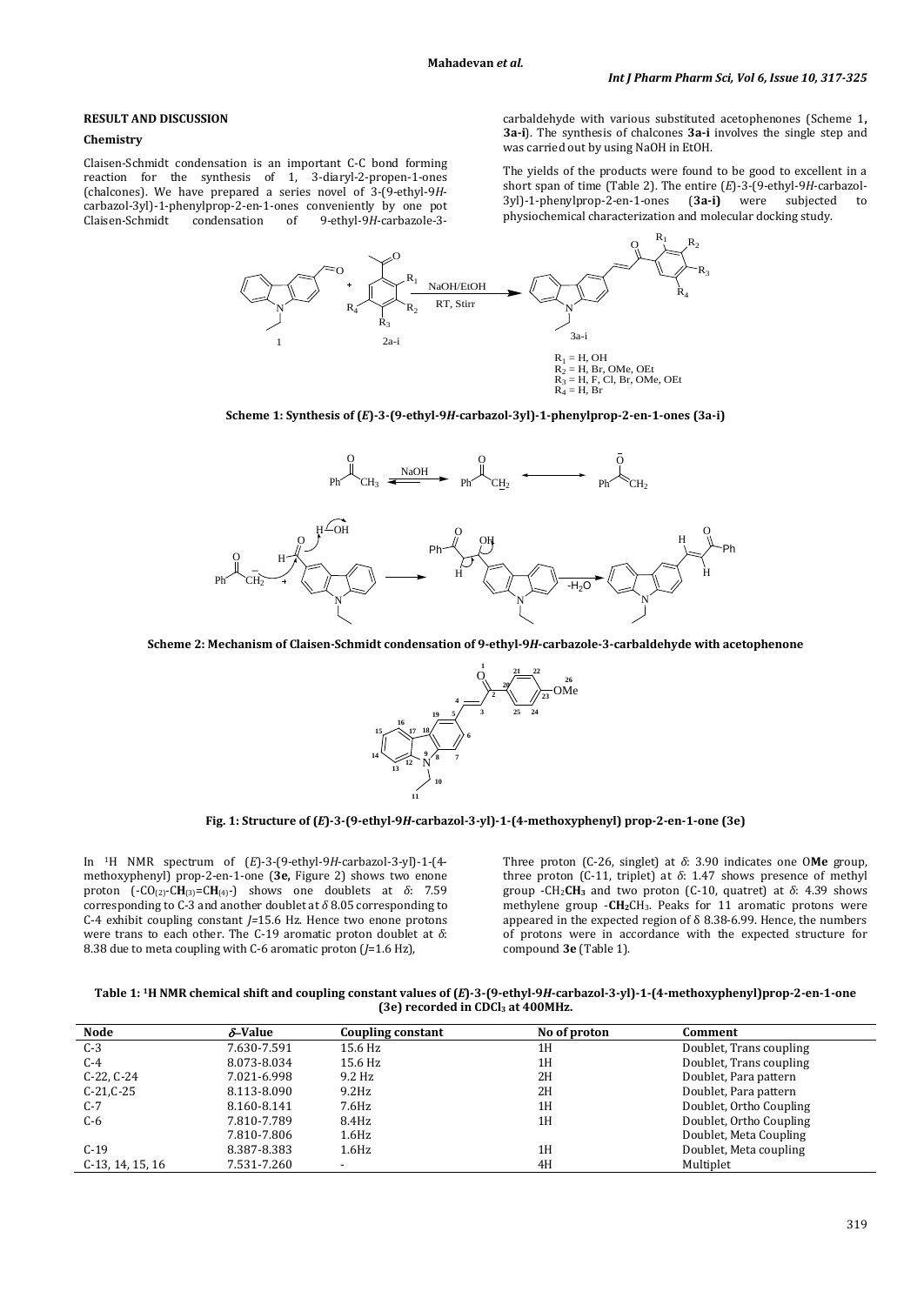

**Fig. 2: 1H NMR Spectrum of (***E***)-3-(9-ethyl-9***H***-carbazol-3-yl)-1-(4-methoxyphenyl)prop-2-en-1-one (3e) recorded in CDCl3 at 400MHz (Aromatic region expanded)**

All the synthesized compounds were characterized by  $^{1}$ H NMR,  $^{13}$ C NMR and LCMS spectroscopic technique. The structure of the compound **3e** (Figure 1) was elucidated as below.

Additional support to elucidate the structure was obtained from 13C NMR spectrum of **3e**. The appearance of peak at *δ*: 14.3 and 38.2 corresponding to methylene (C-10) and methyl (C-11) carbon respectively. Peak at *δ*: 55.9 indicates O-Methyl carbon (C-26). Peak at *δ*: 163 was due to carbonyl carbon (C-2, C=O). The aromatic carbon was found to appear at *δ* in between 146.1-109.3. Further the mass spectrum of **3e** was recorded as additional evidence to the proposed structure. It exhibited M+1 peak at m/z 356.16.

Thus from all these spectral evidences the structure of compound **3e**  was confirmed. Similarly the structures of all other derivatives were determined (Table 2).



**Table 2: Physical data of (***E***)-3-(9-ethyl-9***H***-carbazol-3yl)-1-phenylprop-2-en-1-ones (3a-i)**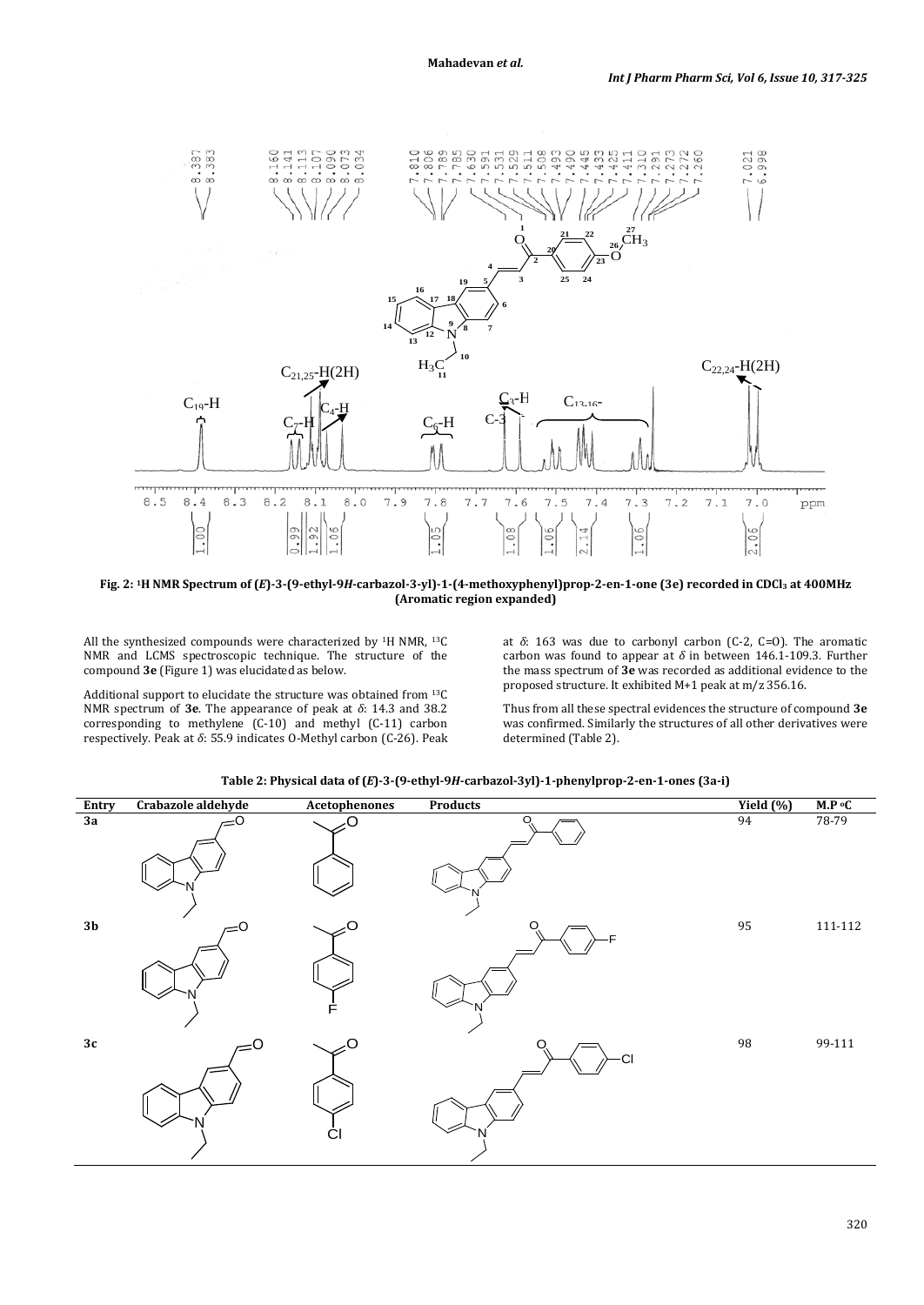

321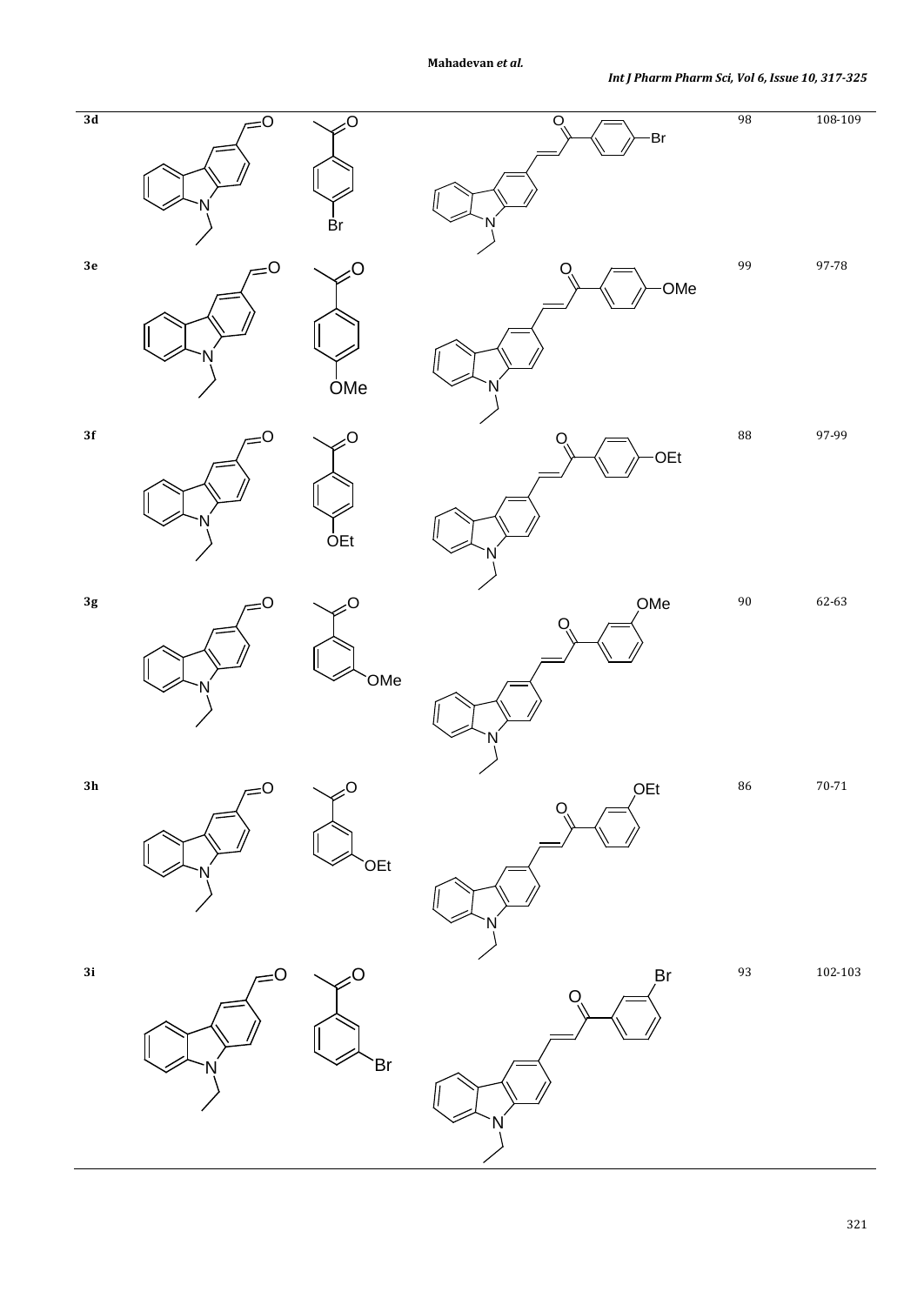| Ligand         | Log   | TPSA   | nAtoms | <b>MW</b> | nON | nOHNH | nrotb | <b>MV</b> | nviolations |
|----------------|-------|--------|--------|-----------|-----|-------|-------|-----------|-------------|
| 3 <sub>b</sub> | 5.924 | 22.005 | 26.0   | 343.401   |     |       | 4     | 313.497   |             |
| 3c             | 6.438 | 22.005 | 26.0   | 359.856   |     |       | 4     | 322.102   |             |
| 3d             | 6.569 | 22.005 | 26.0   | 404.307   |     |       | 4     | 326.451   |             |
| 3e             | 5.817 | 31.239 | 27.0   | 355.437   |     |       | J     | 334.112   |             |
| 3f             | 6.193 | 31.239 | 28.0   | 369.464   |     |       | b     | 350.913   |             |
| 3 <sub>h</sub> | 6.169 | 31.239 | 28.0   | 369.464   |     |       | b     | 350.913   |             |
| 3i             | 6.545 | 22.005 | 26.0   | 404.307   |     |       | 4     | 326.451   |             |

**Table 3: Lipinski rule of (***E***)-3-(9-ethyl-9***H***-carbazol-3yl)-1-phenylprop-2-en-1-ones** (**3b-f,h,i**)

LogP=logarithm of the octanol/water partition coefficient; TPSA=topological polar surface area; nAtoms=number of atoms; MW=molecular weight; nON=number of hydrogen bond acceptors; nOHNH=number of hydrogen bond donors; nrotb=number of rotatable bonds; MV=molecular volume; nviolations=number of violations of the Lipinski's rule of five.

#### **Molecular docking studies**

A series of (*E*)-3-(9-ethyl-9*H*-carbazol-3yl)-1-phenylprop-2-en-1 one (**3a-i**) derivatives were docked with MDM2 receptor bind p53 and PBR proteins. The Lipinski rule is applied on the selected molecules **3a-i** are LogP (the logarithm of octanol/water partition coefficient), molecular weight, and the number of hydrogen bond acceptors.

Most "drug-like" molecules have logP  $\leq$  5, molecular weight  $\leq$  500, number of hydrogen bond acceptors  $\leq 10$ , and number of hydrogen bond donor's  $\leq 5$ . Molecular violations are occurred any of these properties is shows problem with bioavailability. The Lipinski's rule of five parameters and total polar surface area (TPSA), which has shown to correlate with drug absorption, was obtained by using the Molinspiration program (Table 3).

The active crystal structures of MDM2 receptor bind p53 tumor suppressor protein and peripheral benzodiazepine receptor structure (PBR) was interacted with pharmacophores (*E*)-3-(9-<br>ethyl-9*H*-carbazol-3yl)-1-phenylprop-2-en-1-ones (3a-i) using ethyl-9*H*-carbazol-3yl)-1-phenylprop-2-en-1-ones molecular docking. The docking score of both 1RV1 and 1EQ1 proteins were mention in Table 4 and 5. 2D structure of all new ligands **3a-i** were converted into energy minimized 3D structures and were then used for *in silico* protein-ligand docking.

The docking of PBR receptor (1EQ1) protein with newly synthesized ligands **3a-i** exhibited well established bonds with one or more amino acids in the receptor active pocket. Figure 3 shows the docked images of selected candidate ligands (*E*)-1-(4-bromophenyl)-3-(9-<br>ethyl-9*H*-carbazol-3-yl)prop-2-en-1-one (3**d**) and (*E*)-1-(3ethyl-9*H*-carbazol-3-yl)prop-2-en-1-one (**3d**) and (*E*)-1-(3 bromophenyl)-3-(9-ethyl-9*H*-carbazol-3-yl)prop-2-en-1-one (**3i**).

Table 4 shows the binding energy of nine compounds. *In silico* studies revealed that all the synthesized molecules showed good binding energy toward the target protein ranging from 2.643050e+02 to -3.104552e+02 kcal/mol. The compounds **3b-d** bearing halogen substitution at 4th position in phenyl ring such as fluoro, chloro and bromo exhibited 3 non-hydrogen bond interaction (Knowledge-based (also known as statistical potentials) is based on statistical observations of intermolecular close contacts which are used to derive "potentials of mean force".

This method is based on the assumptions that close intermolecular interactions between certain types of atoms or functional groups that occur more frequently than one would expect by a random distribution are likely to be energetically favorable and therefore contribute favorably to binding affinity. Knowledge-based interactions have become accepted choices for fast scoring putative protein-ligand complexes according to their binding affinities) [31] with each active site amino acids PHE27 and LYS44 having binding energy of -3.076664e+02, -3.104552e+02 and -3.104552e+02 kcal/mol respectively. The compound **3i** showed 1 hydrogen bond interaction with amino acid LUE 108, it has also showed 1, 5 nonhydrogen bond interaction with amino acid LYS44 and PHE27 respectively binding energy -2.793636e+02 kcal/mol. The methoxy substituted compound **3e** shows one non-hydrogen bond interaction with active site amino acids PHE148, whereas ethoxy substituted compound **3f** and **3h** each have shown 1 hydrogen bonding interaction with active site amino acids ASP147, ALA152 and ALA152 on PBR receptor (1EQ1) protein to control the transcription regulation. The other molecules such as **3a** and **3g** exhibited no binding affinity on target PBR receptor (1EQ1) protein hence these ligands can't be considered as an inhibitor of PBR.

| Ligand | <b>Binding Energy</b> | Amino acids    |                          | <b>Interaction</b>        |  |
|--------|-----------------------|----------------|--------------------------|---------------------------|--|
|        | (kcal/mol)            |                | H-Bonds                  | Non-H-Bonds <sup>31</sup> |  |
| 3a     | $-2.643050e+02$       | $\blacksquare$ | $\overline{\phantom{0}}$ |                           |  |
| 3b     | $-3.076664e+02$       | PHE27          | $\blacksquare$           |                           |  |
|        |                       | LYS44          | $\overline{\phantom{0}}$ |                           |  |
| 3c     | $-3.104552e+02$       | PHE27          | $\overline{\phantom{a}}$ |                           |  |
|        |                       | LYS44          |                          |                           |  |
| 3d     | $-3.104552e+02$       | PHE27          |                          |                           |  |
|        |                       | LYS44          | -                        |                           |  |
| 3e     | $-2.738862e+02$       | <b>PHE148</b>  |                          |                           |  |
| 3f     | $-2.851483e+02$       | ASP147         |                          |                           |  |
|        |                       | ALA152         |                          |                           |  |
| 3g     | $-2.777640e+02$       |                |                          |                           |  |
| 3h     | $-2.953529e+02$       | ALA152         |                          |                           |  |
| 3i     | $-2.793636e+02$       | LEU108         |                          |                           |  |
|        |                       | LYS44          |                          |                           |  |
|        |                       | PHE27          |                          |                           |  |

Similarly docking study was performed on MDM2 receptor bind p53 tumor causing protein with (*E*)-3-(9-ethyl-9*H*-carbazol-3yl)-1 phenylprop-2-en-1-ones (**3a-i**) **(**Table 5). The ligands **3f** forms 1 hydrogen bond interaction with active site amino acid HIS96 and 2 hydrogen bond interaction with ARG97 having binding energy -

2.142605e+02 kcal/mol, indicates moderate inhibitor of MDM2 receptor bind p53 protein. The figure 4 shows the docked images of ligand **3f**. But the other compounds such as **3a-e** and **3g-h** have relatively no interaction with target protein and hence was not found as an inhibitor of MDM2 receptor bind p53 protein.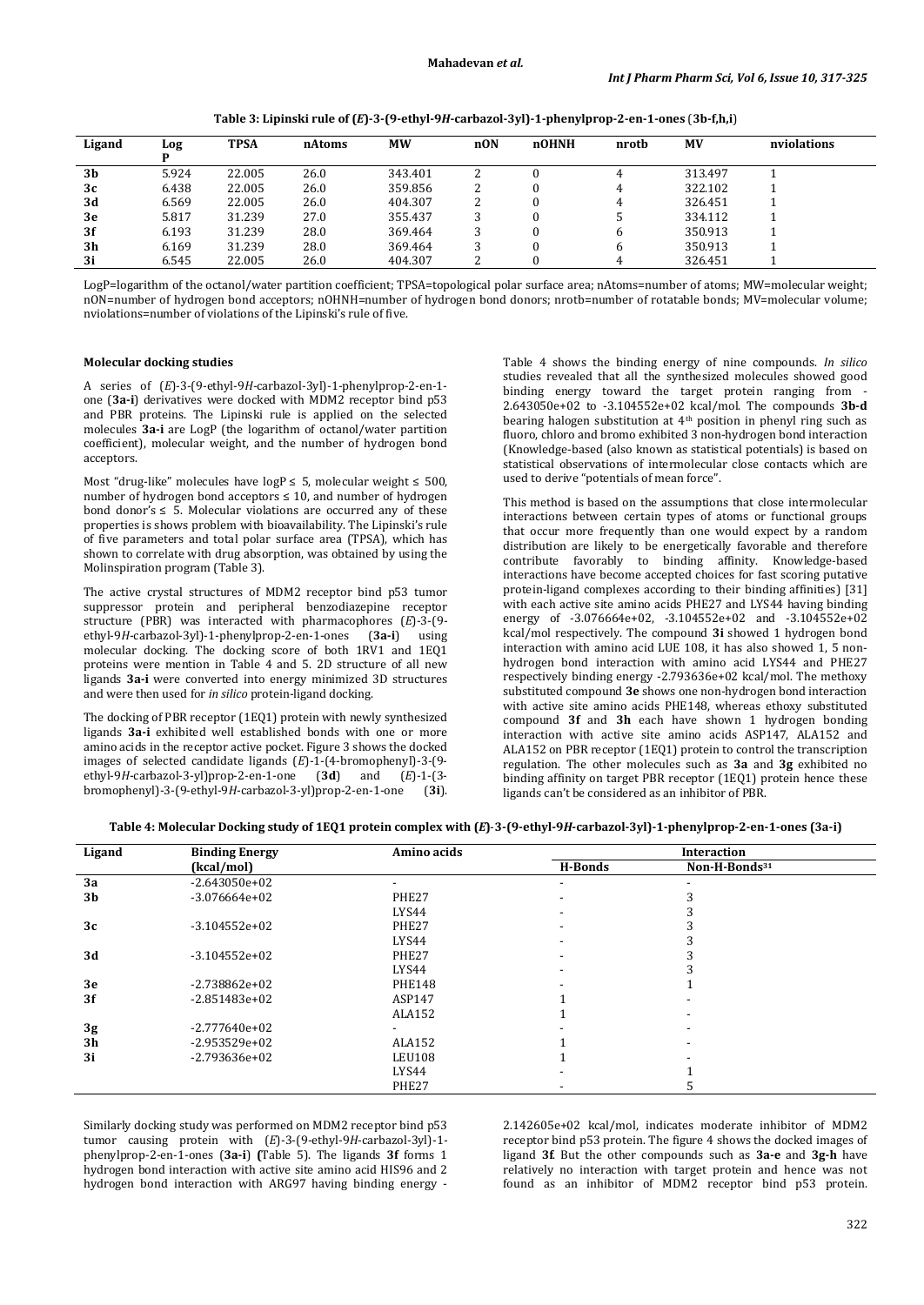

**Fig. 3: Docking images of selected compounds with 1EQ1 showing binding of compound 3d with PHE27 and LYS44 (3 non-H-bonds each) and compound 3i with LEU108, LYS44 and PHE27 (1 H-bond and 1, 5 non-H-bonds respectively)**

**Table 5: Molecular Docking study of 1RV1 protein complex with (***E***)**-**3-(9-ethyl-9***H***-carbazol-3yl)-1-phenylprop-2-en-1-ones (3a-i).**

| Ligand         | <b>Binding Energy</b> | Amino acids              |                          | <b>Interaction</b>        |  |
|----------------|-----------------------|--------------------------|--------------------------|---------------------------|--|
|                | (kcal/mol)            |                          | H-Bonds                  | Non-H-Bonds <sup>31</sup> |  |
| 3a             | $-2.131336e+02$       |                          | -                        |                           |  |
| 3b             | -3.564883e+02         |                          |                          |                           |  |
| 3c             | $-3.575200e+02$       |                          | -                        |                           |  |
| 3d             | $-3.575200e+02$       |                          | -                        |                           |  |
| 3e             | $-2.177270e+02$       |                          |                          |                           |  |
| 3f             | $-2.142605e+02$       | HIS96                    |                          |                           |  |
|                |                       | ARG97                    |                          |                           |  |
| 3 <sub>g</sub> | $-2.179530e+02$       | $\overline{\phantom{a}}$ |                          |                           |  |
| 3 <sub>h</sub> | $-2.258650e+02$       |                          | $\overline{\phantom{a}}$ | -                         |  |
| 3i             | $-3.495437e+02$       |                          |                          |                           |  |



#### **Fig. 4: Docking images of selected compounds with 1RV1 showing binding of compound 3f with HIS96 and ARG97 (1,2 H-Bonds respectively)**

The absorption and emission spectra were measured in solvent such as ethanol and acetone at a concentration of 1×10-6 M at room temperature. The spectroscopic data such as absorption and emission maxima, Stockes shift are presented in table 6. The fluorescence emission of the compounds **3a-i** occurs in the region 440 to 690 nm in both the solvent whereas the standard Rhodamine B shows emission in the region 550nm to 700 nm. Emission

spectrums of all new compounds and standard Rhodamine B were recorded in ethanol and acetone is as shown in figure 3 and figure 4. All compounds **3a-i** were shown absorption maximum (*λ*ex) in the range 380.0 to 383.5 nm in ethanol and 382.5-384.5 nm in acetone indicates absorption slightly dependence on the polarity of the solvents hence no charge transfer in the ground state. Thus in ethanol, the emission maximum shift towards longer wavelength hence exhibited bathochromic shift [24].

The compound **3a** showed fluorescence emission ( *λ*em) at 525 and 540 nm with red shift 15 nm and Stokes shift 6994 and 7659 cm-1 in acetone and ethanol respectively. In particular the compound **4f**  bearing ethoxy group at 4th position in phenyl ring exhibit fluorescence emission at 507 and 535 nm with red shift 28 nm and Stokes shift 6318 and 7452 cm-1 in acetone and ethanol respectively. The groups such as fluoro, chloro, bromo, methoxy and ethoxy on  $(E1-3-9$ -ethvl-9H-carbazol-3vl)-1-phenvlprop-2-en-1-one have (*E*)-3-(9-ethyl-9*H*-carbazol-3yl)-1-phenylprop-2-en-1-one have shown marginal difference on fluorescence emission. The standard Rhodamine B shows fluorescence property opposite to that of the synthesized compounds **3a-i** in which as polarity of the solvent increases the emission maxima shift towards shorter wavelength i.e., 9 nm. Nevertheless the fluorescence maxima of the (*E*)-3-(9-ethyl-9*H*-carbazol-3yl)-1-phenylprop-2-en-1-ones (**3a-i**) showed good bathochromic shifts (Table 6) and also higher Stokes shift [9].





**Fig. 5: Fluorescence spectra of (***E***)-3-(9-ethyl-9***H***-carbazol-3yl)-1-phenylprop-2-en-1-ones (3a-i) in ethanol (a) and acetone (b) at concentration of 1×10-6 M**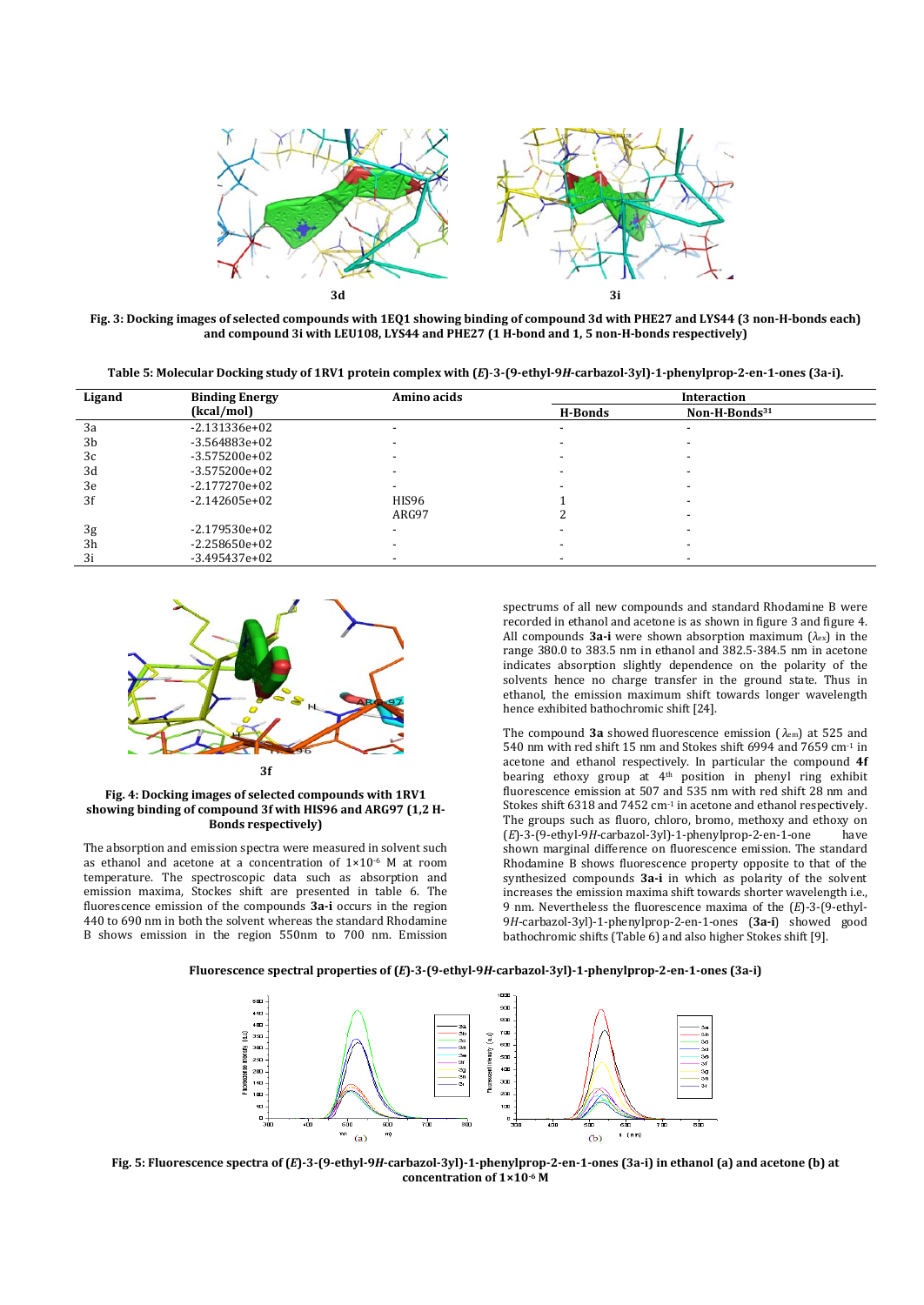

**Fig. 6: Fluorescence spectra of Rhodamine B in ethanol (a) and acetone (b) at concentration of 1×10-6 M**

**Table 6: Spectral characteristics of (***E***)-3-(9-ethyl-9***H***-carbazol-3yl)-1-phenylprop-2-en-1-ones (3a-i) in ethanol and acetone. (***λ***ex: excitation wavelength in nm; λem: emission wavelength in nm)**

| Solvent        | Acetone      |        |                     |                    | <b>Ethanol</b> |        |       |                     |  |
|----------------|--------------|--------|---------------------|--------------------|----------------|--------|-------|---------------------|--|
| Compound       | $A_{\rm ex}$ | $A$ em | <b>Stokes shift</b> |                    | $A_{\rm ex}$   | $A$ em |       | <b>Stokes shift</b> |  |
|                |              |        | nm                  | $\Delta v/cm^{-1}$ |                |        | nm    | $\Delta v/cm^{-1}$  |  |
| 3a             | 384.0        | 525    | 141.0               | 6994               | 382.0          | 540    | 158.0 | 7659                |  |
| 3 <sub>b</sub> | 384.5        | 510    | 125.5               | 6400               | 382.5          | 530    | 147.5 | 7276                |  |
| 3c             | 383.0        | 522    | 139.0               | 6953               | 383.0          | 543    | 160.0 | 7693                |  |
| 3d             | 382.0        | 521    | 139.0               | 6984               | 381.5          | 538    | 156.5 | 7625                |  |
| 3e             | 383.0        | 497    | 114.0               | 5989               | 380.5          | 518    | 137.5 | 6976                |  |
| 3f             | 384.0        | 507    | 123.0               | 6318               | 382.5          | 535    | 152.5 | 7452                |  |
| 3g             | 382.5        | 508    | 125.5               | 6459               | 382.0          | 532    | 150.0 | 7381                |  |
| 3 <sub>h</sub> | 383.5        | 505    | 121.5               | 6274               | 382.5          | 519    | 136.5 | 6876                |  |
| 3i             | 384.0        | 506    | 122.0               | 6279               | 383.5          | 526    | 142.5 | 7064                |  |
| Rhodamine B    | 555.0        | 595    | 40.0                | 1211               | 554.0          | 586    | 32.0  | 986                 |  |

## **CONCLUSION**

A convenient synthesis of various structurally distinct  $(E)$ -3-(9-<br>ethyl-9H-carbazol-3yl)-1-phenylprop-2-en-1-ones (3a-i) were ethyl-9*H*-carbazol-3yl)-1-phenylprop-2-en-1-ones described by Claisen-Schmidt condensation reaction. The *in silico* docking study revealed that the compounds **3a-i** found to bind efficiently with one or more active site amino acid in PBR (1EQ1) cancer receptor protein. The compound **3f** found to bind strongly with MDM2-bind p53 (1RV1) receptor protein with high binding energy of -2.142605e+02 kcal/mol, when compared to remaining compounds. Hence these compounds were found to be more selective towards PBR cancer receptor protein rather than MDM2 bind p53 cancer receptor protein to control the transcription regulation.

Thus the studies reported herein furnished reliable information on the capability of new (*E*)-3-(9-ethyl-9*H*-carbazol-3yl)-1-phenylprop-2-en-1-one ligands to interact with PBR cancer receptor protein which made us to quickly identify more interesting derivatives in a series **3a-i**, for further relevant modification in their structure. So the study will further widen the scope for the development of similar new structurally distinct (*E*)-3-(9-ethyl-9*H*-carbazol-3yl)-1 phenylprop-2-en-1-ones as possible potential anticancer agents.

The fluorescence study of **3a-i** reveals that the compound  $(E)$ -3-(9-<br>ethyl-9H-carbazol-3yl)-1-phenylprop-2-en-1-one (**3a**) showed ethyl-9H-carbazol-3yl)-1-phenylprop-2-en-1-one strong fluorescence properties both in ethanol and acetone with large Stoke's shifts value 158.0 and 141.0 nm respectively. However, the compound **3c** and **3d** exhibit large Stoke's shifts only in ethanol of 160.0 and 156.5 nm respectively.

Nevertheless the absorption and fluorescence maxima of the (*E*)-3- (9-ethyl-9*H*-carbazol-3yl)-1-phenylprop-2-en-1-ones (**3a-i**) showed good bathochromic shifts. Since the fluorescent spectrum of (*E*)-3- (9-ethyl-9*H*-carbazol-3yl)-1-phenylprop-2-en-1-ones (**3a-i**) exhibits a large red shift with an increase in the polarity of the solvents, these can also serve as good candidates for biological probes in medicinal field.

#### **CONFLICT OF INTERESTS**

Declared None

#### **ACKNOWLEDGEMENT**

The authors thank Department of Post Graduate Studies and Research in Chemistry. Kuvempu University for providing laboratory facilities and IISc Bangalore for providing spectral data.

## **REFERENCES**

- 1. Feng X, Zhenwei W, Qihuang G. Synthesis, characterization, and optical properties of two-photon-absorbing octupolar molecule with an s-triazine core. J Opt Mater 2007;29:723-7.
- 2. Jia-Xiang Y, Xu-Tang T, Chun Xue Y, Yun XY, Lei W, Zhi L, *et al*. A facile synthesis and properties of multicarbazole molecules containing multiple vinylene bridges. J Am Chem Soc 2005;127:3278-9.
- 3. Fitilis I, Fakis M, Polyzos I, Giannetas V, Persephonis P, Vellis P *et al.* A two-photon absorption study of fluorene and carbazole derivatives. The role of the central core and the solvent polarity. J Chem Phys Lett 2007;447:300-4.
- 4. Kyung-In S, Sun-Young K, Dong-Youn N. Electrochemical and fluorescent properties of ferrocenyl chalcone with *N*-ethyl carbazole group. J Bull Korean Chem Soc 2011;32(1):321-24.
- 5. Enrique PG, Judith PM, Víctor MC, Margarita C, José LM, Gabriel RO. Synthesis, characterization and photophysical properties of pyridine-carbazole acrylonitrile derivatives. [ Materials pyridine-carbazole acrylonitrile derivatives. J 2011;4:562-74.
- 6. Hua-Ping Z, Fu-Zhi W, Chun-Xue Y, Xu-Tang T, Jian-Liang S, De-Chun Z *et al*. Indolo[3,2-*b*]carbazole:promising building block for highly efficient electroluminescent materials. J Org Electron 2009;10:925-31.
- 7. Addy VD, Jolanda JAMB, Nicole MMK, Bea MWL, Carsten R, Andy M *et al*. Carbazole compounds as host materials for triplet emitters in organic light-emitting diodes:polymer hosts for high-efficiency light-emitting diodes. J Am Chem Soc 2004;126:7718-27.
- 8. Wen-Yi H, Liang-Chen C, Wei-Jiun C, You-Ming C, Shu-Hua C, Ken-Tsung W. A new benzimidazole/carbazole hybrid bipolar material for highly efficient deep-blue electrofluorescence, yellow-green electrophosphorescence, and two-color-based white OLEDs. J Mater Chem 2010;20:10113-19.
- 9. Li JF, Guan B, Li DX, Dong C. Study on the fluorescence properties of a new intramolecular charge transfer compound 1,5-diphenyl-